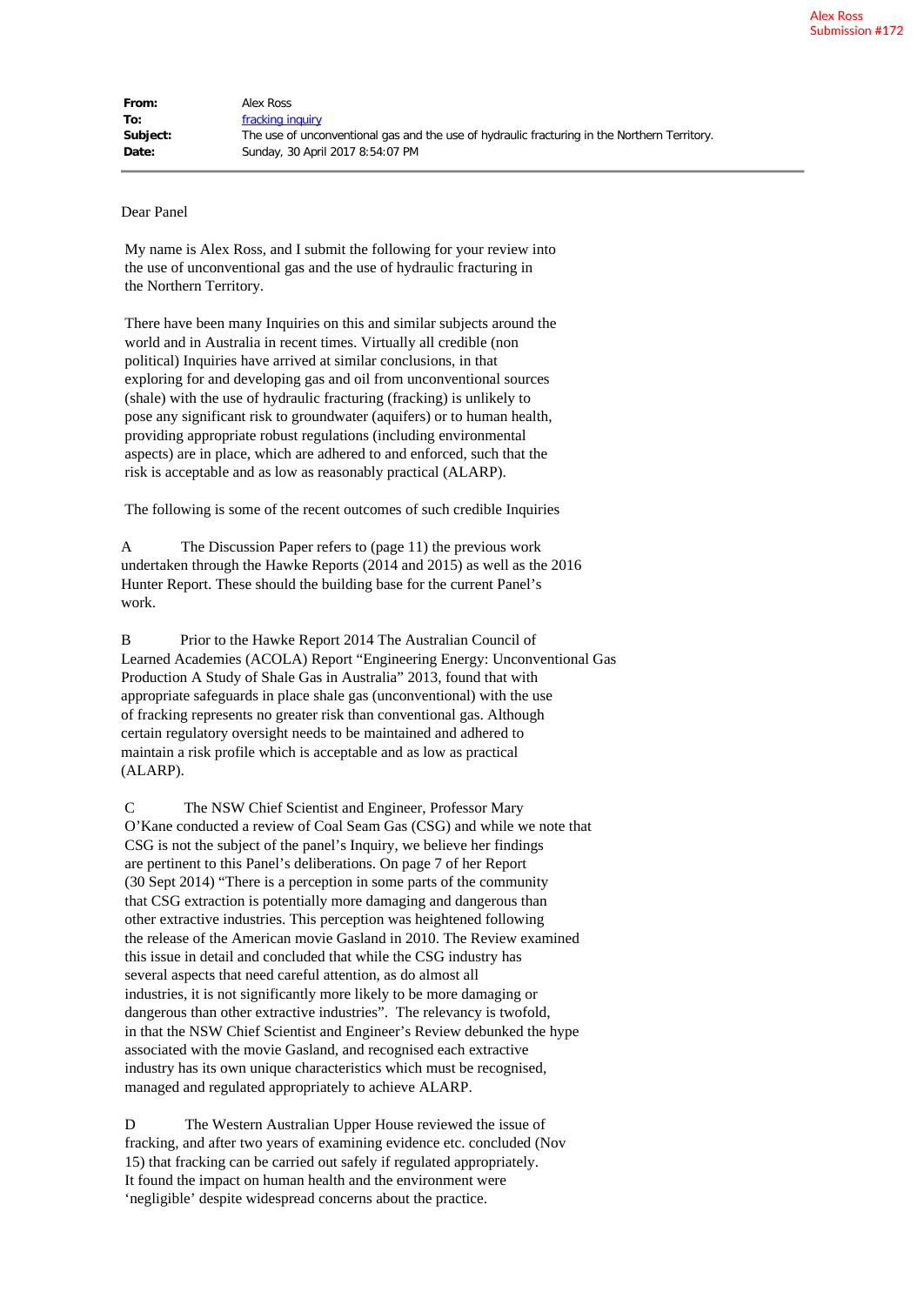E The South Australian (SA) Natural Resources Committee recently completed a two year Inquiry into unconventional gas and the use of fracking, and issued it's final Report on 30 November 2016. It's key recommendation against it's first Term of Reference was that unconventional gas (fracking) is unlikely to have any impact on groundwater (aquifers).

F As mentioned, there have been many Inquiries worldwide, but the UK is also very relevant to Australia, as its ownership to mineral rights is similar to Australia. The UK had a very rigorous inquiry carried out by the Royal Society and the Royal Academy of Engineering specifically to do a report on hydraulic fracturing and shale gas. Professor Sir Mark Walport UK Chief Scientist gave a speech predominantly focussed on Risk and Innovation in Germany in September 2014, summed up the findings, with the following

"There are really 3 science and engineering concerns about hydraulic fracturing (fracking). The first of these is: will it cause earth tremors? The second is: will you get contamination of the water table? And the third is: will there be fugitive release of the methane gas? (In other words if you leak all the gas then you lose the advantage of it as a fossil fuel). And what the science and the engineering tells you is that this is a drilling technology and no drilling technology is completely risk-free. But if it is done well, if it is engineered well, if it is governed well, then it is as safe as any other form of drilling, recognising that there is no 'free lunch', there is nothing that is completely risk-free." He went on to note

"Those are the engineering concerns, and that's what the Royal Academy of Engineers' report said and actually multiple other reports have all essentially said the same thing. But the public or publics who are protesting, at least in some parts of the world, about fracking are coming at in from a different angle. They're coming at it from the values angle and from the 'my pain, your gain' angle. And so there's a group that dislike fracking because they dislike fossil fuels, there's another group that dislike fracking because they actually just don't like big companies, and then there's a third group who just don't want the inconvenience of having something industrial happening in their back yard." The referenced speech can be found here <http://bit.ly/1CVyur7>

In line with the UK Inquiry and the recommended outcomes, the UK Infrastructure Bill 2014-15, was passed through the UK Parliament, and it, which among other things will permit fracking below 300 meters in the UK.

It is on this basis that I urge the Panel to adopt a factual and evidence based approach toward assessing the potential risks regarding the exploration for and the development of unconventional gas and oil, and the use of hydraulic fracturing to enhance its production, providing at all times, there is a robust regulatory regime which through strong enforcement enables the risk to be reduced to be ALARP.

Yours sincerely

Alex Ross

References :

Royal Society report on fraccing in the UK